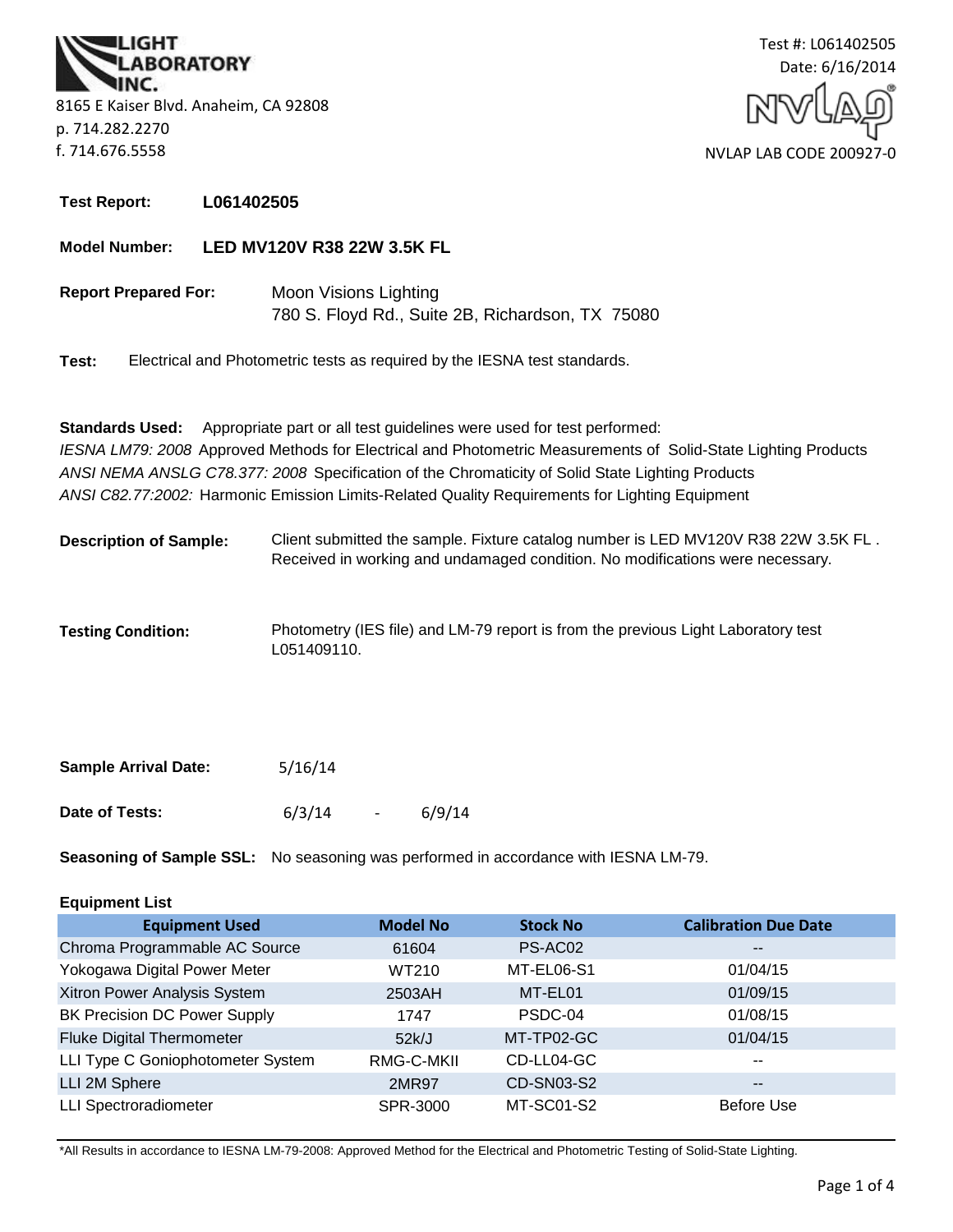

8165 E Kaiser Blvd. Anaheim, CA 92808 p. 714.282.2270 f. 714.676.5558



NVLAP LAB CODE 200927-0

| <b>LM-79 Test Summary</b>                |                            |  |
|------------------------------------------|----------------------------|--|
| <b>Manufacturer:</b>                     | Moon Visions Lighting      |  |
| <b>Model Number:</b>                     | LED MV120V R38 22W 3.5K FL |  |
| <b>LAMPCAT:</b>                          | N/A                        |  |
| <b>Driver Model Number:</b>              | N/A                        |  |
| <b>Total Lumens:</b>                     | 1683.72                    |  |
| Input Voltage (VAC/60Hz):                | 120.00                     |  |
| <b>Input Current (Amp):</b>              | 0.16                       |  |
| Input Power (W):                         | 18.89                      |  |
| <b>Input Power Factor:</b>               | 0.96                       |  |
| Total Harmonic Distortion @ 120V(%): 20% |                            |  |
| Total Harmonic Distortion @ 277V(%): N/A |                            |  |
| <b>Efficacy:</b>                         | 89                         |  |
| <b>Color Rendering Index (CRI):</b>      | 82                         |  |
| <b>Correlated Color Temperature (K):</b> | 3551                       |  |
| <b>Chromaticity Coordinate x:</b>        | 0.4035                     |  |
| <b>Chromaticity Coordinate y:</b>        | 0.3921                     |  |
| Ambient Temperature (°F):                | 77.0                       |  |
| <b>Stabilization Time (Hours):</b>       | 0:40                       |  |
| <b>Total Operating Time (Hours):</b>     | 1:40                       |  |
| Off State Power(W):                      | 0.00                       |  |





FIG.1 LUMINAIRE

\*All Results in accordance to IESNA LM-79-2008: Approved Method for the Electrical and Photometric Testing of Solid-State Lighting.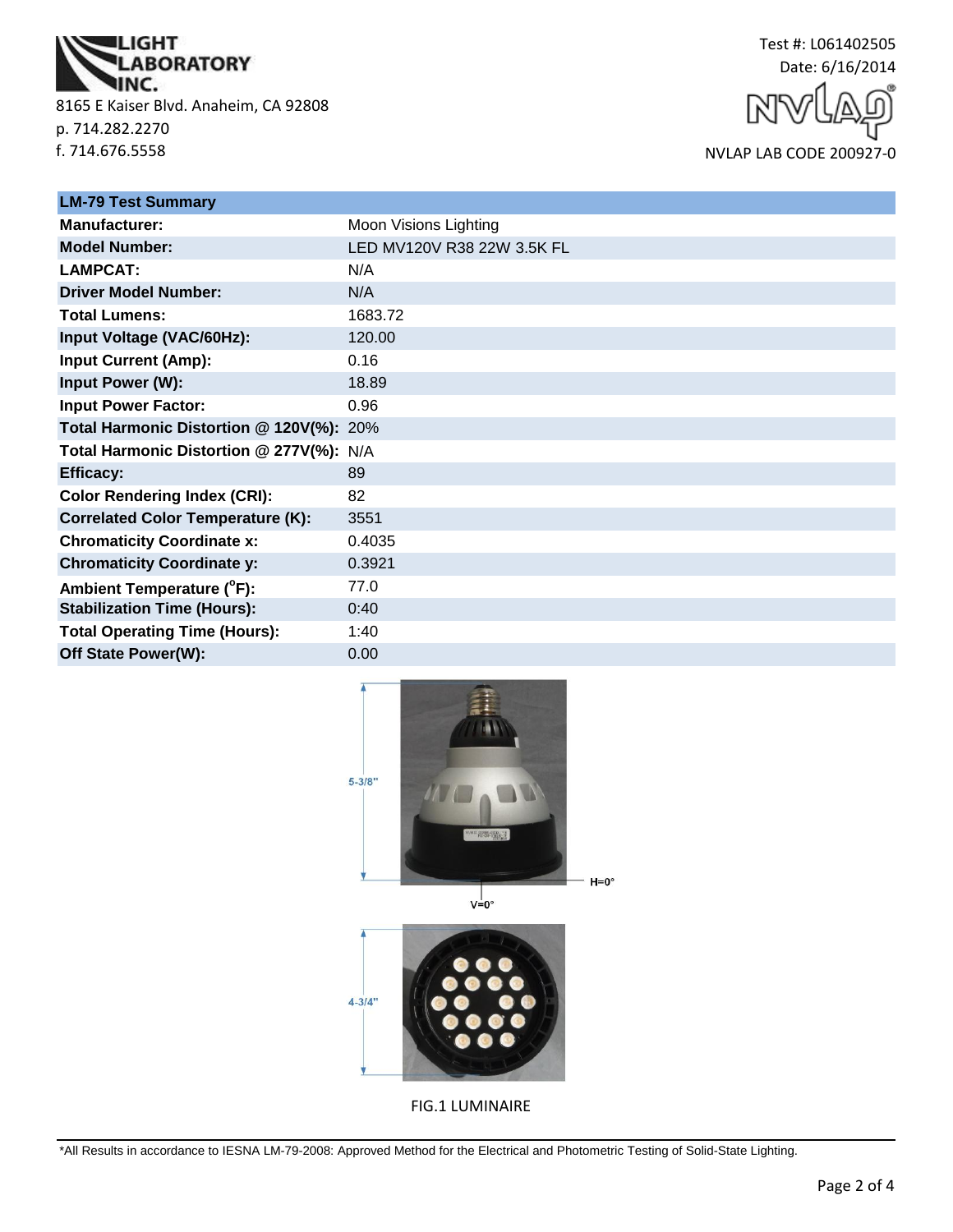\*All Results in accordance to IESNA LM-79-2008: Approved Method for the Electrical and Photometric Testing of Solid-State Lighting.

0

0.1

0.2

0.3

0 0.1 0.2 0.3 0.4 0.5 0.6 0.7 0.8 0.9

480

490

X

 $620$ <br>  $630$ <br>  $640$ <br>  $650$ <br>  $700$ 



**Wavelength W/m<sup>2</sup>**

0.0 0.2 0.4 0.6 0.8 1.0

**Percent Output**

Percent Output

**CRI & CCT**

**x** 0.4035



**nm** 440 0.0099 510 0.0126 580 0.0248 650 0.0165 720 0.0034

380 430 480 530 580 630 680 730 780 **Wavelength(nm)**

380 0.0000 450 0.0221 520 0.0152 590 0.0252 660 0.0140 730 0.0026 390 0.0000 460 0.0140 530 0.0171 600 0.0250 670 0.0116 740 0.0019

**Spectral Power**

## IINC. 8165 E Kaiser Blvd. Anaheim, CA 92808 p. 714.282.2270 f. 714.676.5558

**ABORATORY** 

IGHT



Test #: L061402505

NVLAP LAB CODE 200927-0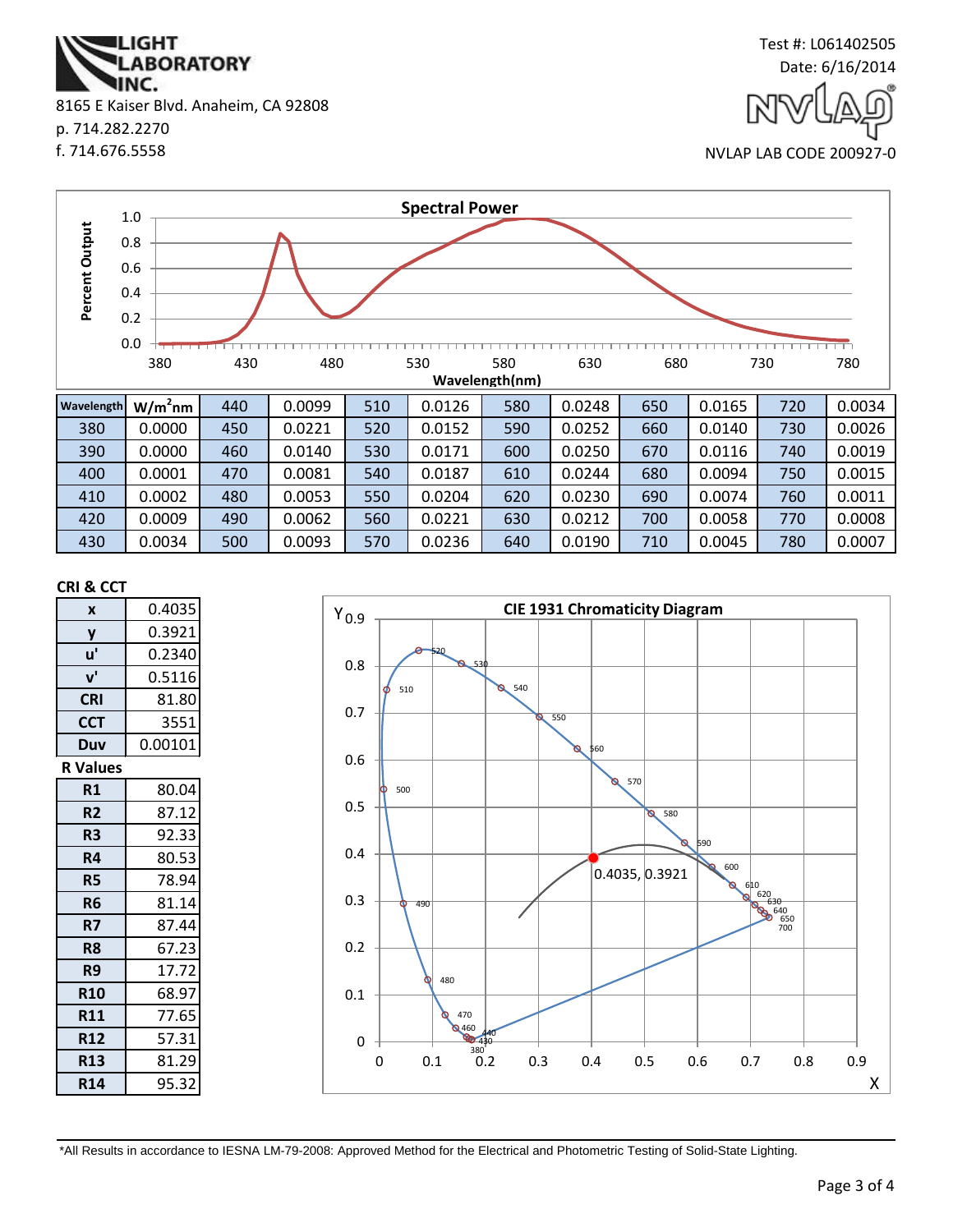



#### **Test Methods**

## **Photometric Measurements - Goniophotometer**

A Custom Light Laboratory Type C Rotating Mirror Goniophotometer was used to measure candelas(intensity) at each angle of distribution as defined by IESNA for the appropriate fixture type.

Ambient temperature is set to  $25^{\circ}$ C and is measured from the center of the fixture, within 1ft from the outside of the fixture. Temperature is maintained at  $25^{\circ}$ C throughout the testing process and the sample is stabilized for at least 30mins and longer as necessary for the sample to achieve stabilization.

Electrical measurements are measured using the listed equipment.

#### **Spectral Measurements - Integrating Sphere**

A Sensing Spectroradiometer SPR-3000, in conjunction with Light Laboratory 2 meter integrating sphere was used to measure chromaticity coordinates, correlated color temperature(CCT) and the color rendering index(CRI) for each sample.

Ambient temperature is set to  $25^{\circ}$ C and is measured from the center of the fixture, within 1ft from the outside of the fixture. Temperature is maintained at  $25^{\circ}$ C throughout the testing process and the sample is stabilized for at least 30mins and longer as necessary for the sample to achieve stabilization.

Electrical measurements are measured using the listed equipment.

Disclaimers:

This report must not be used by the customer to claim product certification, approval or endorsement by NVLAP, NIST or any agency of Federal Government.

Report Prepared by : Wilson Khounlavong

Test Report Released by:

UME

Jeff Ahn Steve Kang Engineering Manager **Contract Contract Contract Contract Contract Contract Contract Contract Contract Contract Contract Contract Contract Contract Contract Contract Contract Contract Contract Contract Contract Contract Con** 

*\*Attached are photometric data reports. Total number of pages: 8*

Test Report Reviewed by:

quels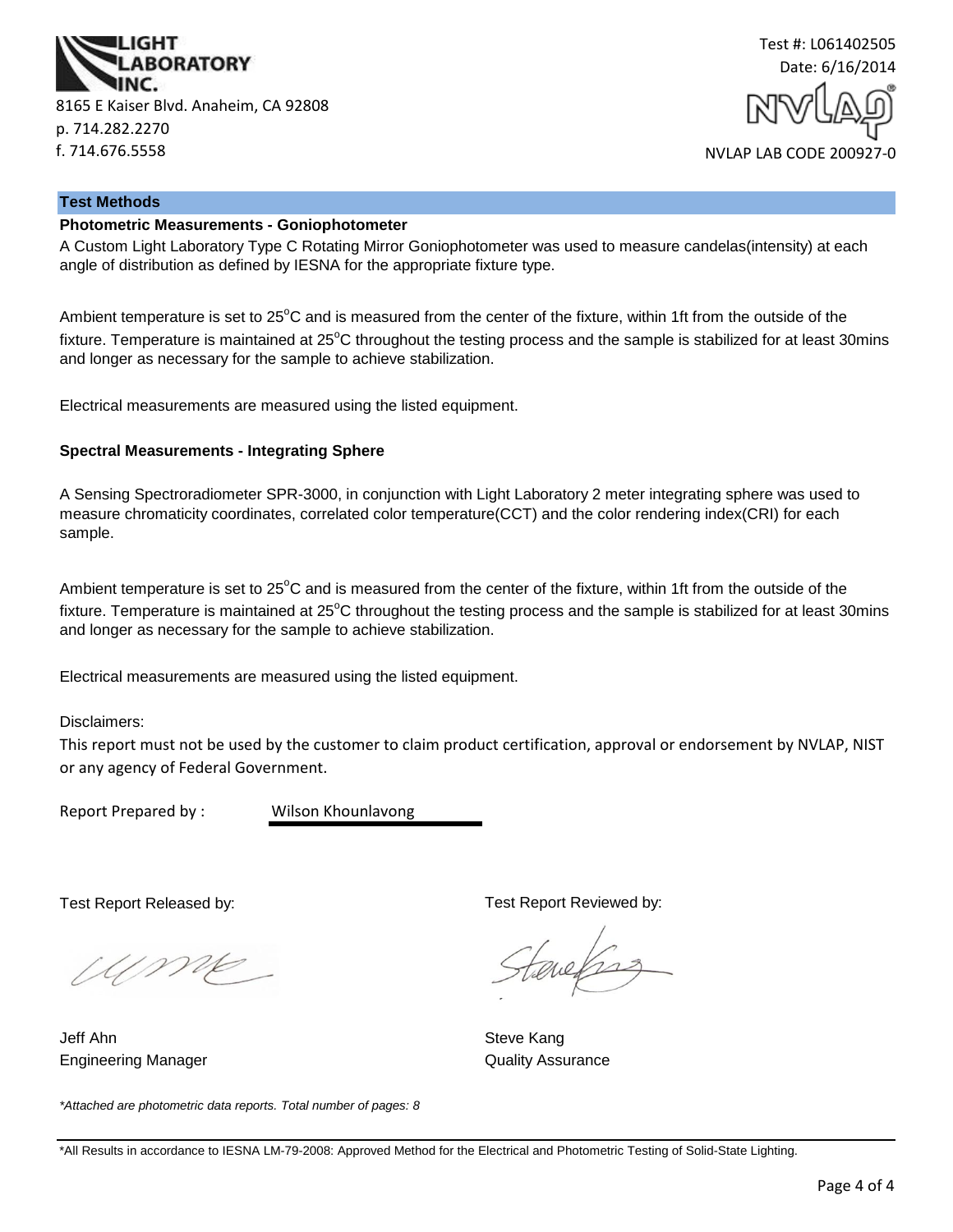**IGHT ABORATORY** 8165 E. Kaiser Blvd. Anaheim, CA 92808 p. 714.282.2270 f. 714.676.5558

# **Photometric Test Report**

## **IES FLOOD REPORT PHOTOMETRIC FILENAME : L061402505.IES**

#### **DESCRIPTIVE INFORMATION (From Photometric File)**

IESNA:LM-63-2002 [TEST] L061402505 [TESTLAB] LIGHT LABORATORY, INC. [ISSUEDATE] 6/16/2014 [MANUFAC] MOON VISIONS LIGHTING [LUMCAT] LED MV120V R38 22W 3.5K FL [LUMINAIRE] 4-3/4"DIA. X 5-3/8"H. LED LAMP [MORE] NO LENS [LAMPPOSITION] 0,0 [LAMPCAT] N/A [OTHER] CANDELA AND ELECTRICAL VALUES ARE FROM [MORE] LIGHT LABORATORY TEST L051409110 [OTHER] INDICATING THE CANDELA VALUES ARE ABSOLUTE AND [MORE] SHOULD NOT BE FACTORED FOR DIFFERENT LAMP RATINGS. [INPUT] 120VAC, 18.89W [TEST PROCEDURE] IESNA:LM-79-08

Note: Candela values converted from Type-C to Type-B

#### **CHARACTERISTICS**

| NEMA Type                    | 5 H x 5 V       |
|------------------------------|-----------------|
| Maximum Candela              | 2495            |
| Maximum Candela Angle        | $-1H$ OV        |
| Horizontal Beam Angle (50%)  | 44.5            |
| Vertical Beam Angle (50%)    | 44.5            |
| Horizontal Field Angle (10%) | 81.1            |
| Vertical Field Angle (10%)   | 81.1            |
| Lumens Per Lamp              | N.A. (absolute) |
| <b>Total Lamp Lumens</b>     | N.A. (absolute) |
| <b>Beam Lumens</b>           | 845             |
| <b>Beam Efficiency</b>       | N.A.            |
| <b>Field Lumens</b>          | 1488            |
| <b>Field Efficiency</b>      | N.A.            |
| Spill Lumens                 | 196             |
| <b>Luminaire Lumens</b>      | 1684            |
| <b>Total Efficiency</b>      | N.A.            |
| <b>Total Luminaire Watts</b> | 18.89           |
| <b>Ballast Factor</b>        | 1.00            |
|                              |                 |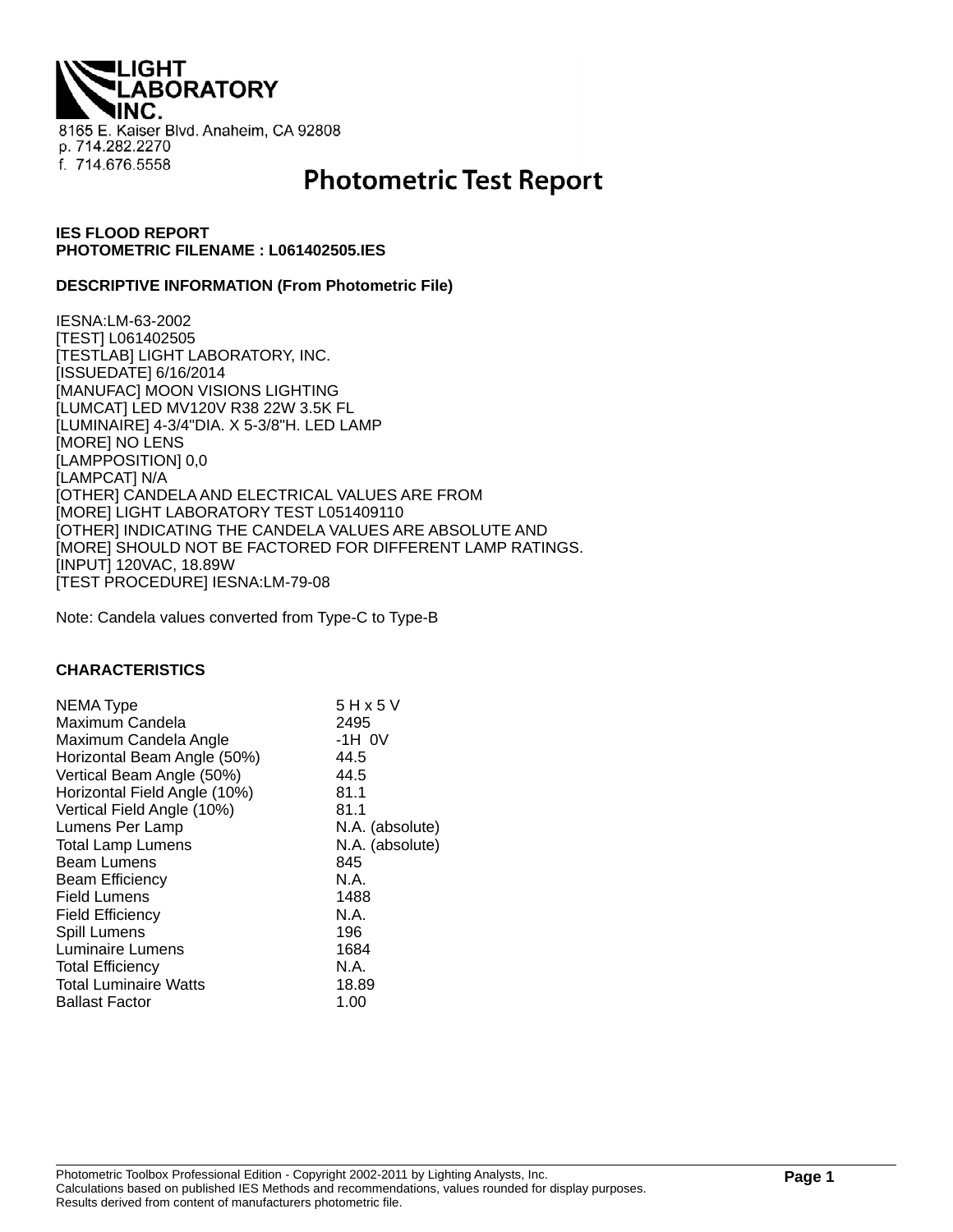## **IES FLOOD REPORT PHOTOMETRIC FILENAME : L061402505.IES**

## **AXIAL CANDELA**

| DEG.                                                                                                                                                                                                                                                                                                                                  | HOR.                                                                                                                                                                                                                                                                                                                 | DEG.                                                                                                                                                                                                                                                                                                                                  | VERT.                                                                                                                                                                                                                                                                                                                |
|---------------------------------------------------------------------------------------------------------------------------------------------------------------------------------------------------------------------------------------------------------------------------------------------------------------------------------------|----------------------------------------------------------------------------------------------------------------------------------------------------------------------------------------------------------------------------------------------------------------------------------------------------------------------|---------------------------------------------------------------------------------------------------------------------------------------------------------------------------------------------------------------------------------------------------------------------------------------------------------------------------------------|----------------------------------------------------------------------------------------------------------------------------------------------------------------------------------------------------------------------------------------------------------------------------------------------------------------------|
| 90<br>85<br>75<br>65<br>55<br>47.5<br>42.5<br>37.5<br>33<br>29<br>25.5<br>22.5<br>19.5<br>17<br>15<br>13<br>11<br>9<br>7<br>5<br>3<br>1<br>0<br>$-1$<br>$-3$<br>$-5$<br>$-7$<br>-9<br>$-11$<br>$-13$<br>$-15$<br>$-17$<br>$-19.5$<br>$-22.5$<br>$-25.5$<br>$-29$<br>$-33$<br>$-37.5$<br>$-42.5$<br>$-47.5$<br>$-55$<br>$-65$<br>$-75$ | 0<br>0<br>5<br>19<br>54<br>118<br>198<br>329<br>516<br>751<br>992<br>1226<br>1474<br>1673<br>1826<br>1972<br>2109<br>2233<br>2339<br>2419<br>2472<br>2495<br>2494<br>2495<br>2472<br>2419<br>2339<br>2233<br>2109<br>1972<br>1826<br>1673<br>1474<br>1226<br>992<br>751<br>516<br>329<br>198<br>118<br>54<br>19<br>5 | 90<br>85<br>75<br>65<br>55<br>47.5<br>42.5<br>37.5<br>33<br>29<br>25.5<br>22.5<br>19.5<br>17<br>15<br>13<br>11<br>9<br>7<br>5<br>3<br>1<br>0<br>$-1$<br>$-3$<br>$-5$<br>$-7$<br>-9<br>$-11$<br>$-13$<br>$-15$<br>$-17$<br>$-19.5$<br>$-22.5$<br>$-25.5$<br>$-29$<br>$-33$<br>$-37.5$<br>$-42.5$<br>$-47.5$<br>$-55$<br>$-65$<br>$-75$ | 0<br>0<br>5<br>19<br>54<br>118<br>198<br>329<br>516<br>751<br>992<br>1226<br>1474<br>1673<br>1826<br>1972<br>2109<br>2233<br>2339<br>2419<br>2472<br>2495<br>2494<br>2495<br>2472<br>2419<br>2339<br>2233<br>2109<br>1972<br>1826<br>1673<br>1474<br>1226<br>992<br>751<br>516<br>329<br>198<br>118<br>54<br>19<br>5 |
| $-85$<br>$-90$                                                                                                                                                                                                                                                                                                                        | 0<br>0                                                                                                                                                                                                                                                                                                               | $-85$<br>-90                                                                                                                                                                                                                                                                                                                          | 0<br>0                                                                                                                                                                                                                                                                                                               |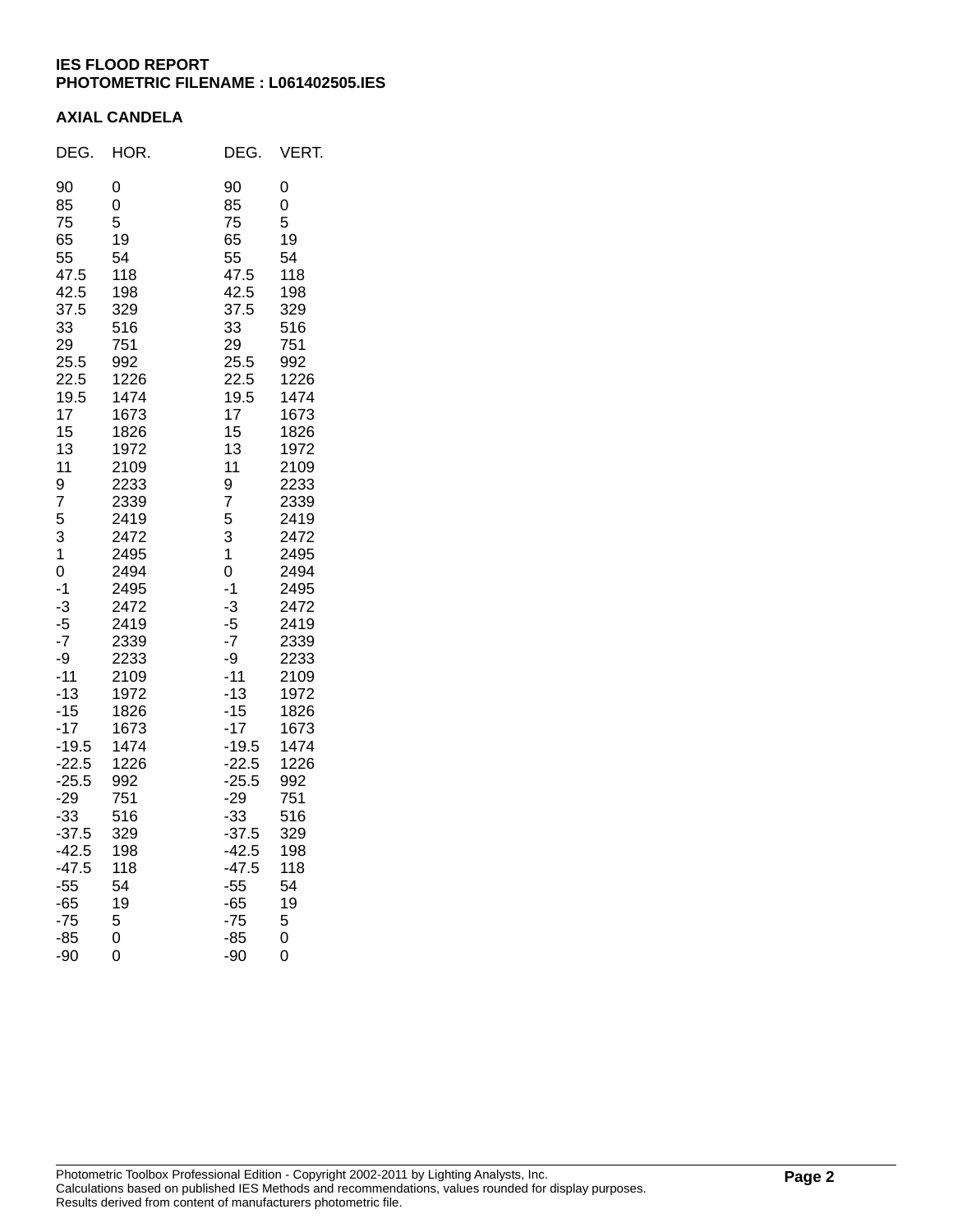## **IES FLOOD REPORT PHOTOMETRIC FILENAME : L061402505.IES**

## **AXIAL CANDELA DISPLAY**





H - Horizontal Axial Candela

V - Vertical Axial Candela